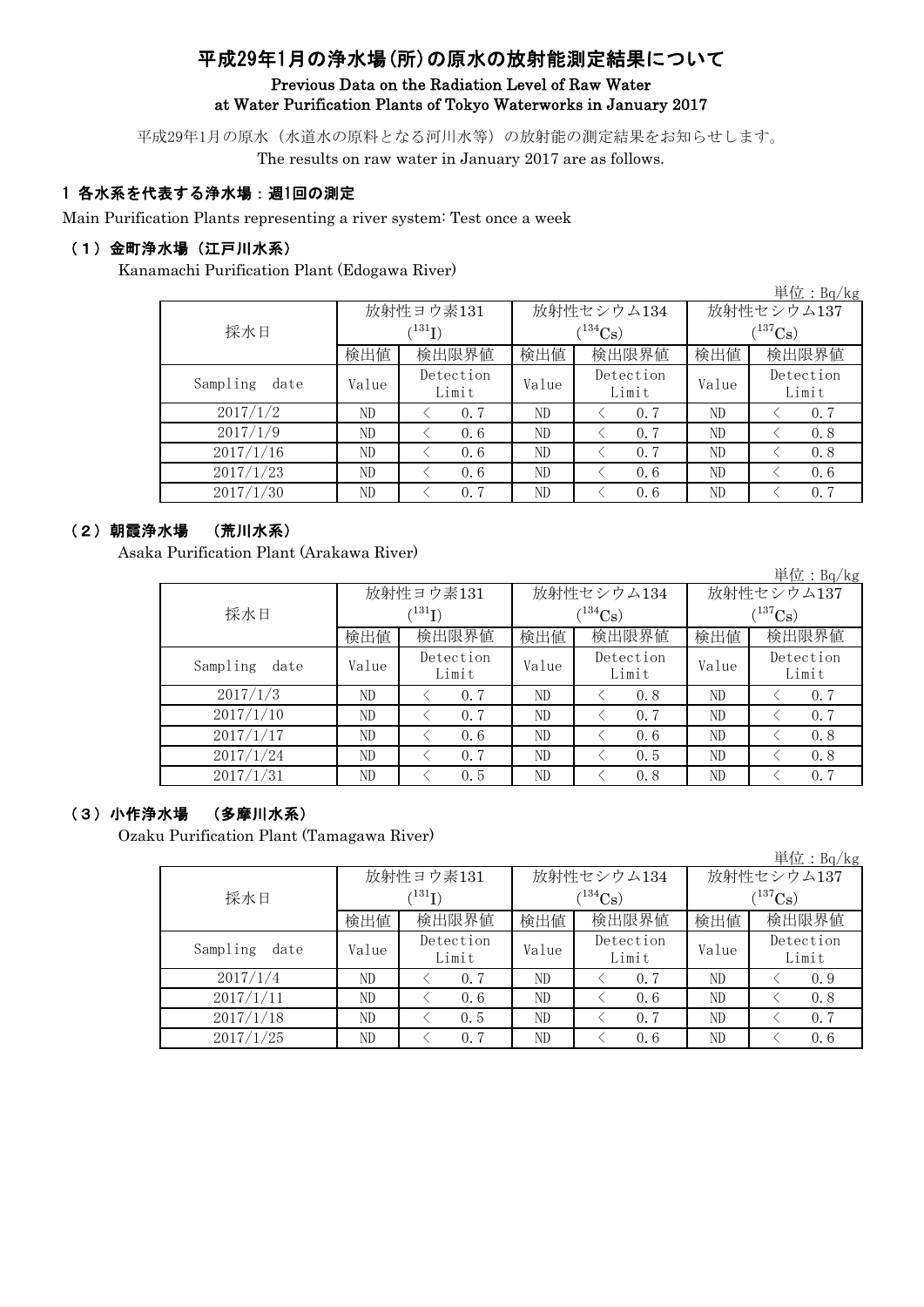# (4)東村山浄水場 (多摩川・荒川水系)

Higashi-murayama Purification Plant (Tamagawa・Arakawa River)

|                  |       |                    |       |                    |                       | 単位: $Bq/kg$        |  |
|------------------|-------|--------------------|-------|--------------------|-----------------------|--------------------|--|
|                  |       | 放射性ヨウ素131          |       | 放射性セシウム134         | 放射性セシウム137            |                    |  |
| 採水日              |       | $^{131}$ I)        |       | $(134)$ Cs         | $(^{137}\mathrm{Cs})$ |                    |  |
|                  | 検出値   | 検出限界値              | 検出値   | 検出限界値              | 検出値                   | 検出限界値              |  |
| Sampling<br>date | Value | Detection<br>Limit | Value | Detection<br>Limit | Value                 | Detection<br>Limit |  |
| 2017/1/5         | ND    | 0.6                | ND    | 0, 6               | ND                    | 0.7                |  |
| 2017/1/12        | ND    | 0.7                | ND    | 0.8                | ND                    | 0.7                |  |
| 2017/1/19        | ND    | 0.6                | ND    | 0, 6               | ND                    | 0.6                |  |
| 2017/1/26        | ND    | 0.8                | ND    | 0.7                | ND                    | 0.7                |  |

### (5)長沢浄水場 (相模川水系)

Nagasawa Purification Plant (Sagamigawa River)

単位:Bq/kg 検出値 | 検出値 | 検出限界値 | 検出値  $V$ alue  $V$ <sup>Detection</sup> Value  $V$ ND < 0.7 ND < 0.6 ND < 0.8 ND  $\vert$   $\langle$  0.5  $\vert$  ND  $\vert$   $\langle$  0.7  $\vert$  ND  $\vert$   $\langle$  0.7 ND  $\vert$  < 0.6 | ND  $\vert$  < 0.7 | ND | < 0.7 ND < 0.7 ND < 0.6 ND < 0.6 採水日 検出限界値 放射性ヨウ素131  $(^{131}\text{I})$ 検出限界値 2017/1/13 放射性セシウム137  $(^{137}\text{Cs})$ 放射性セシウム134  $(^{134}\text{Cs})$ 2017/1/6 Detection Limit Detection Limit 2017/1/27 Sampling date 2017/1/20 Detection Limit

# 2 その他の主要浄水場:概ね月1回の測定

Other Main Purification Plants: Test mostly once a month

|                     |                            |                  |          |             |                    |            |                       |                    |                       |           | 単位:Bq/kg           |
|---------------------|----------------------------|------------------|----------|-------------|--------------------|------------|-----------------------|--------------------|-----------------------|-----------|--------------------|
|                     |                            |                  |          | 放射性ヨウ素131   |                    | 放射性セシウム134 |                       |                    | 放射性セシウム137            |           |                    |
| 浄水所                 | 水源                         | 採水日              |          | $(^{131}I)$ |                    |            | $(^{134}\mathrm{Cs})$ |                    | $(^{137}\mathrm{Cs})$ |           |                    |
|                     |                            |                  | 検出値      |             | 検出限界値              | 検出値        | 検出限界値                 |                    | 検出値                   |           | 検出限界値              |
| Monitoring<br>point | Water<br>resource          | Sampling<br>date | Value    |             | Detection<br>Limit | Value      |                       | Detection<br>Limit | Value                 |           | Detection<br>Limit |
| 三郷<br>Misato        | 江戸川水系<br>Edogawa<br>River  | 2017/1/11        | $\rm ND$ | $\lt$       | 0.7                | ND         | $\langle$             | 0.8                | $\rm ND$              | $\langle$ | 0.7                |
| 三園<br>Misono        | 荒川水系<br>Arakawa<br>River   | 2017/1/11        | ND       | $\langle$   | 0.6                | ND         | $\lt$                 | 0.6                | ND                    | $\lt$     | 0.7                |
| 境<br>Sakai          | 多摩川水系<br>Tamagawa<br>River | 2017/1/11        | ND       | $\langle$   | 0.8                | ND         | $\langle$             | 0.6                | ND                    | $\langle$ | 0.7                |
| 砧<br>Kinuta         | 多摩川水系<br>Tamagawa<br>River | 2017/1/11        | $\rm ND$ | $\lt$       | 0.6                | ND         | $\langle$             | 0.7                | $\rm ND$              | $\langle$ | 0.7                |
| 砧下<br>Kinutashimo   | 多摩川水系<br>Tamagawa<br>River | 2017/1/11        | ND       | $\langle$   | 0.6                | ND         | $\lt$                 | 0.5                | ND.                   | $\lt$     | 0.7                |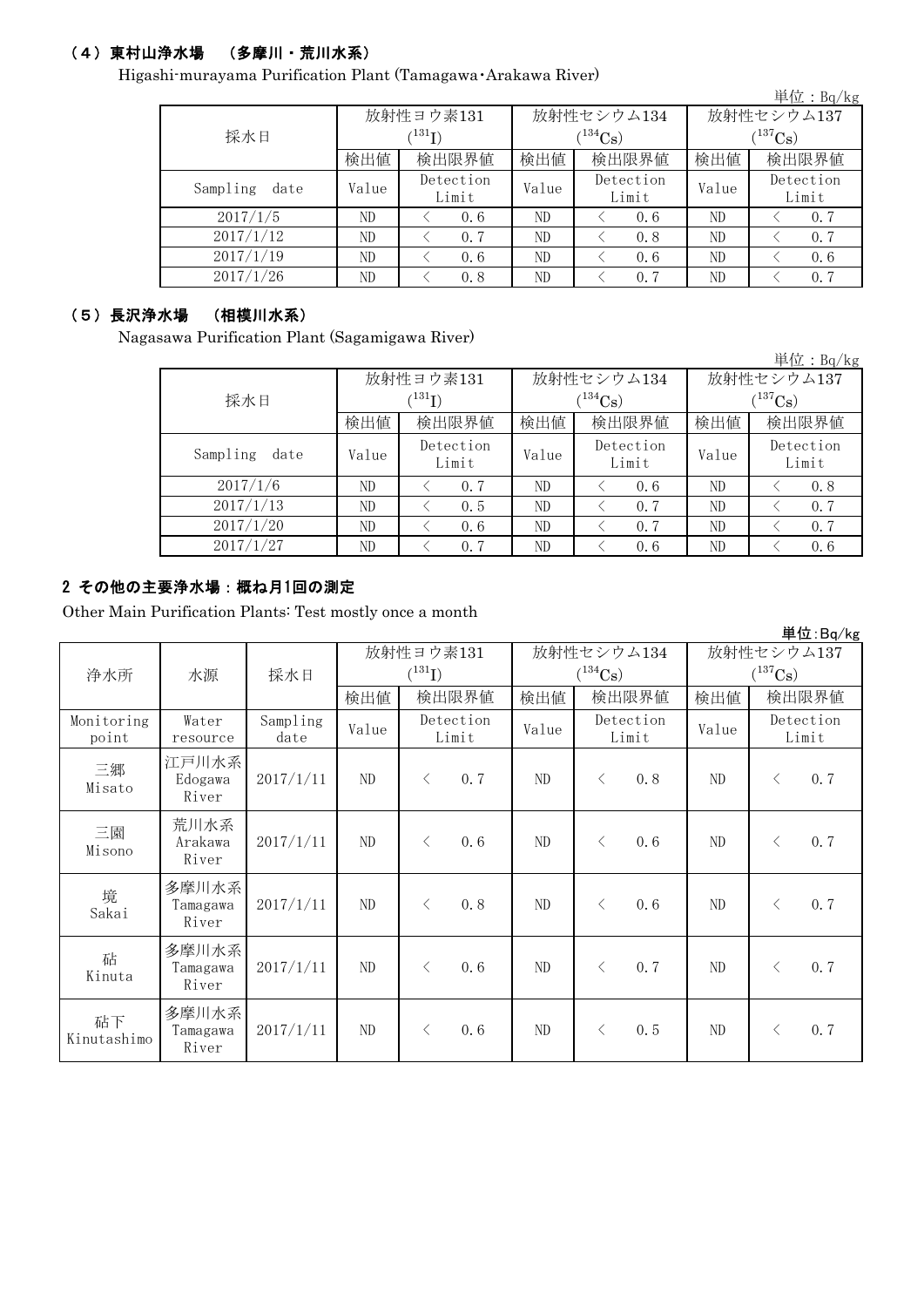# 3 多摩地区等の表流水・伏流水・浅井戸を水源とする浄水所:概ね月1回の測定

Water purification plants using surface water, subsoil water, or shallow well water in Tama Area: Test mostly once a month

|                  |                  |          |                    |       |                       |                       | $\frac{\cancel{\text{H}}}{\cancel{\text{L}}}$ : Bq/kg |  |
|------------------|------------------|----------|--------------------|-------|-----------------------|-----------------------|-------------------------------------------------------|--|
|                  |                  |          | 放射性ヨウ素131          |       | 放射性セシウム134            | 放射性セシウム137            |                                                       |  |
| 浄水所              | 採水日              |          | $(^{131}I)$        |       | $(^{134}\mathrm{Cs})$ | $(^{137}\mathrm{Cs})$ |                                                       |  |
|                  |                  | 検出値      | 検出限界値              | 検出値   | 検出限界値                 | 検出値                   | 検出限界値                                                 |  |
| Monitoring point | Sampling<br>date | Value    | Detection<br>Limit | Value | Detection<br>Limit    | Value                 | Detection<br>Limit                                    |  |
| 戸倉<br>Tokura     | 2017/1/10        | ND       | 0.8<br>$\langle$   | ND    | $\langle$<br>0, 6     | ND                    | 0.7<br>$\langle$                                      |  |
| 乙津<br>Ottsu      | 2017/1/10        | ND       | 0.7<br>$\langle$   | ND    | $\lt$<br>0, 6         | ND                    | 0.7<br>$\langle$                                      |  |
| 日原<br>Nippara    | 2017/1/17        | $\rm ND$ | $\lt$<br>0.7       | ND    | 0.7<br>$\langle$      | ND                    | 0.5<br>$\lt$                                          |  |
| 氷川<br>Hikawa     | 2017/1/17        | $\rm ND$ | 0.7<br>$\lt$       | ND    | 0.7<br>$\langle$      | ND                    | 0.8<br>$\lt$                                          |  |
| 深沢<br>Fukasawa   | 2017/1/19        | ND       | $\langle$<br>0.7   | ND    | 0, 5<br>$\lt$         | ND                    | 0.8<br>$\lt$                                          |  |
| 棚沢<br>Tanasawa   | 2017/1/23        | ND       | $\langle$<br>0, 7  | ND    | $\lt$<br>0, 6         | N <sub>D</sub>        | 0.8<br>$\langle$                                      |  |
| 大丹波<br>Otaba     | 2017/1/23        | ND       | 0.7<br>$\langle$   | ND    | $\langle$<br>0, 7     | ND                    | 0.6<br>$\langle$                                      |  |
| 小河内<br>Ogouchi   | 2017/1/24        | ND       | 0.7<br>$\langle$   | ND    | 0.7<br>$\lt$          | ND                    | 0.7<br>$\langle$                                      |  |
| ひむら<br>Himura    | 2017/1/24        | ND       | 0.7<br>$\langle$   | ND    | 0.7<br>$\lt$          | ND                    | 0.7<br>$\langle$                                      |  |

# <表流水を水源とする浄水所> <surface water>

# <伏流水を水源とする浄水所> <subsoil water>

|                       |                  |                          |                                     |       |                            |                            | 単位: Bq/kg          |  |
|-----------------------|------------------|--------------------------|-------------------------------------|-------|----------------------------|----------------------------|--------------------|--|
| 浄水所                   | 採水日              | 放射性ヨウ素131<br>$(^{131}I)$ |                                     |       | 放射性セシウム134<br>$(^{134}Cs)$ | 放射性セシウム137<br>$(^{137}Cs)$ |                    |  |
|                       |                  | 検出値                      | 検出限界値                               | 検出値   | 検出限界値                      | 検出値                        | 検出限界値              |  |
| Monitoring point      | Sampling<br>date | Value                    | Detection<br>Limit                  | Value | Detection<br>Limit         | Value                      | Detection<br>Limit |  |
| 千ヶ瀬第二<br>Chigasedaini | 2017/1/12        | ND                       | 0.7<br>$\left\langle \right\rangle$ | ND    | 0, 7<br>$\lt$              | ND                         | 0.8<br>$\langle$   |  |
| 日向和田<br>Hinatawada    | 2017/1/12        | ND                       | 0.7<br>$\left\langle \right\rangle$ | ND    | 0, 7<br>$\lt$              | ND                         | 0.7<br>$\lt$       |  |
| 成木<br>Nariki          | 2017/1/18        | ND                       | 0.9<br>$\langle$                    | ND    | $\langle$<br>0.7           | ND                         | 0.7<br>$\langle$   |  |
| 二俣尾<br>Futamatao      | 2017/1/18        | ND                       | 0.7<br>$\left\langle \right\rangle$ | ND    | 0.7<br>$\langle$           | ND                         | 0.7<br>$\lt$       |  |
| 高月<br>Takatsuki       | 2017/1/19        | ND                       | 0.8<br>$\left\langle \right\rangle$ | ND    | 0.7<br>$\langle$           | ND                         | 0.9<br>$\lt$       |  |
| 御岳山<br>Mitakesann     | 2017/1/25        | ND                       | 0.7<br>$\left\langle \right\rangle$ | ND    | 0.7<br>$\lt$               | $\rm ND$                   | 0.7<br>$\lt$       |  |
| 沢井第一<br>Sawaidaiichi  | 2017/1/26        | ND                       | 0.7<br>$\langle$                    | ND    | 0.6<br>⟨                   | ND                         | 0.8<br>$\lt$       |  |